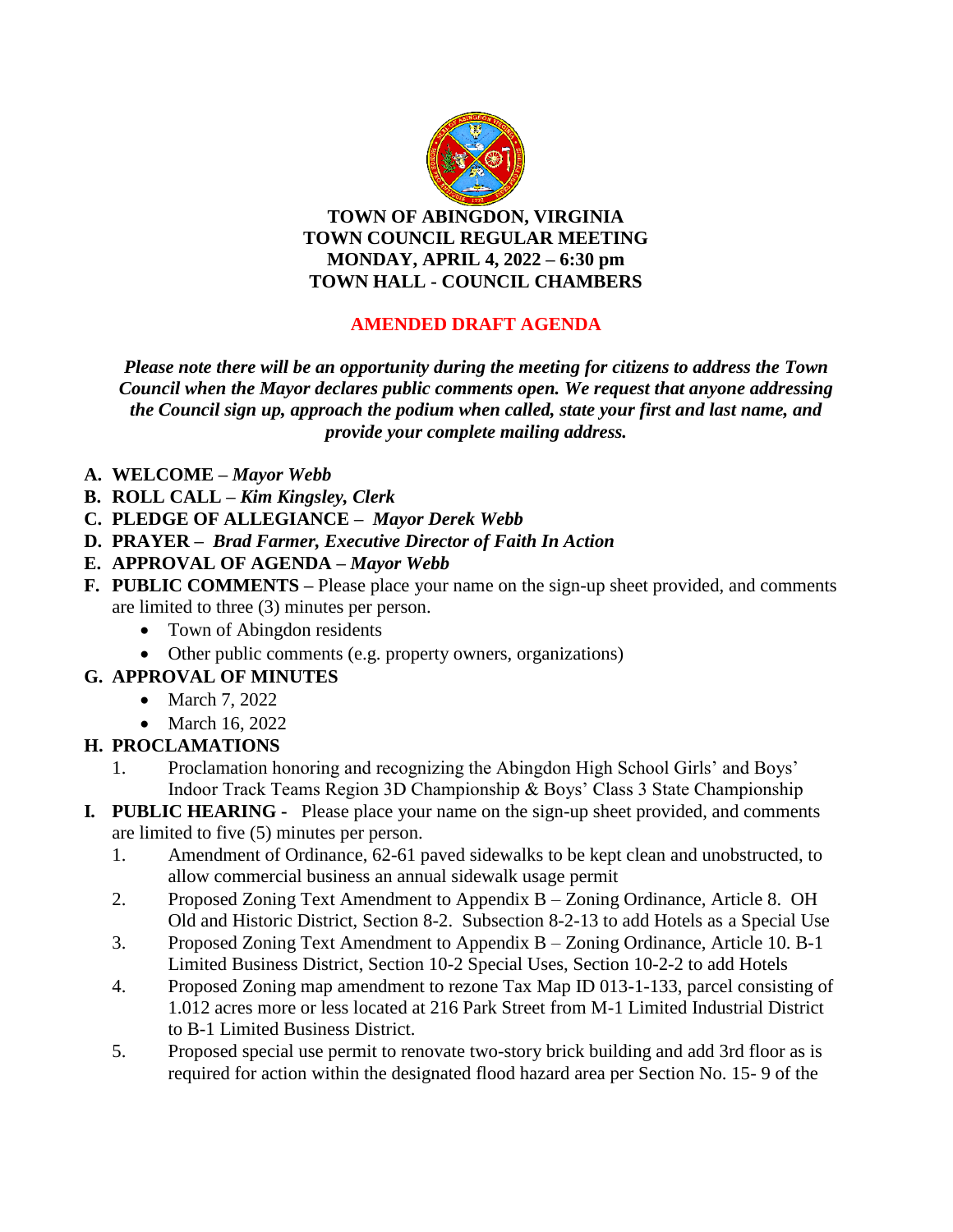Zoning Ordinance in the AE Flood Hazard District. Tax Map ID 013-1-133 at 216 Park Street

6. Proposed use of property, namely 306 Depot Square, also known as *The Train Station,*  for lease as a retail incubator.

## **J. RESOLUTIONS**

- 1. Resolution for Blanket Project Funding Commitment and Blanket Signature Authority to administer transportation projects under agreement with the Virginia Department of Transportation – *Michael Surrett, Interim Director of Public Works*
- 2. Resolution supporting the French Moore, Jr. Boulevard Extension and Cook Street Extension for Virginia Department of Transportation Smart Scale evaluation cycle for funding - *Michael Surrett, Interim Director of Public Works*
- 3. Resolution approving special use permit to renovate two-story brick building and add third floor as is required for action within designated flood hazard area per Section No. 15 – 9 of the Zoning Ordinance in the AE Flood Hazard District, Tax Map ID 012-1-133 at 216 Park Street – *Mayana Rice, Director of Community Development*

# **K. FIRST READING OF ORDINANCES**

- 1. First reading Amendment of Ordinance, 62-61 Paved sidewalks to be kept clean and unobstructed, to allow commercial business an annual sidewalk usage permit – *Mayana Rice, Director of Community Development*
- 2. First Reading Proposed Zoning Text Amendment to Appendix B Zoning Ordinance, Article 8. OH Old and Historic District, Section 8-2. Subsection 8-2-13 to add Hotels as a Special Use. – *Mayana Rice, Director of Community Development*
- 3. First Reading Proposed Zoning Text Amendment to Appendix B Zoning Ordinance, Article 10. B-1 Limited Business District, Section 10-2 Special Uses, Section 10-2-2 to add Hotels. *Mayana Rice, Director of Community Development*
- 4. First Reading Proposed Zoning map amendment to rezone Tax Map ID 013-1-133, parcel consisting of 1.012 acres more or less located at 216 Park Street from M-1 Limited Industrial District to B-1 Limited Business District – *Mayana Rice, Director of Community Development*
- 5. First Reading Proposed Ordinance to establish and enact Inflow and Infiltration of Stormwater and Enforcement of Sewer Use Standards, Article II Sewers and Sewage Disposal, Division 4 Wastewater Discharge, Sections 74-98 to 74-103 – *Cameron Bell, Counsel*

### **L. SECOND READING OF ORDINANCES**

### **M. CONSIDERATION OF BIDS**

### **N. NEW BUSINESS**

1. Authorization for Petition to fill Council vacancy of Mr. James Anderson – *Cameron Bell, Counsel*

### **O. OLD BUSINESS**

### **P. MISCELLANEOUS BUSINESS AND COMMUNICATIONS FROM TOWN MANAGER**

- 1. Swearing-in of Abingdon Police Department Sergeants *Chief Jon Holbrook*
- 2. Memorandum of Understanding by and between the Town of Damascus and the Town of Abingdon regarding maintenance of the Virginia Creeper Trail – *Cameron Bell, Counsel*
- 3. Presentation of quarterly report *Project Manager Christopher Pritt, Woodard & Curran*
- 4. Presentation of Arborist yearly report *Kevin Sigmon, Arborist*